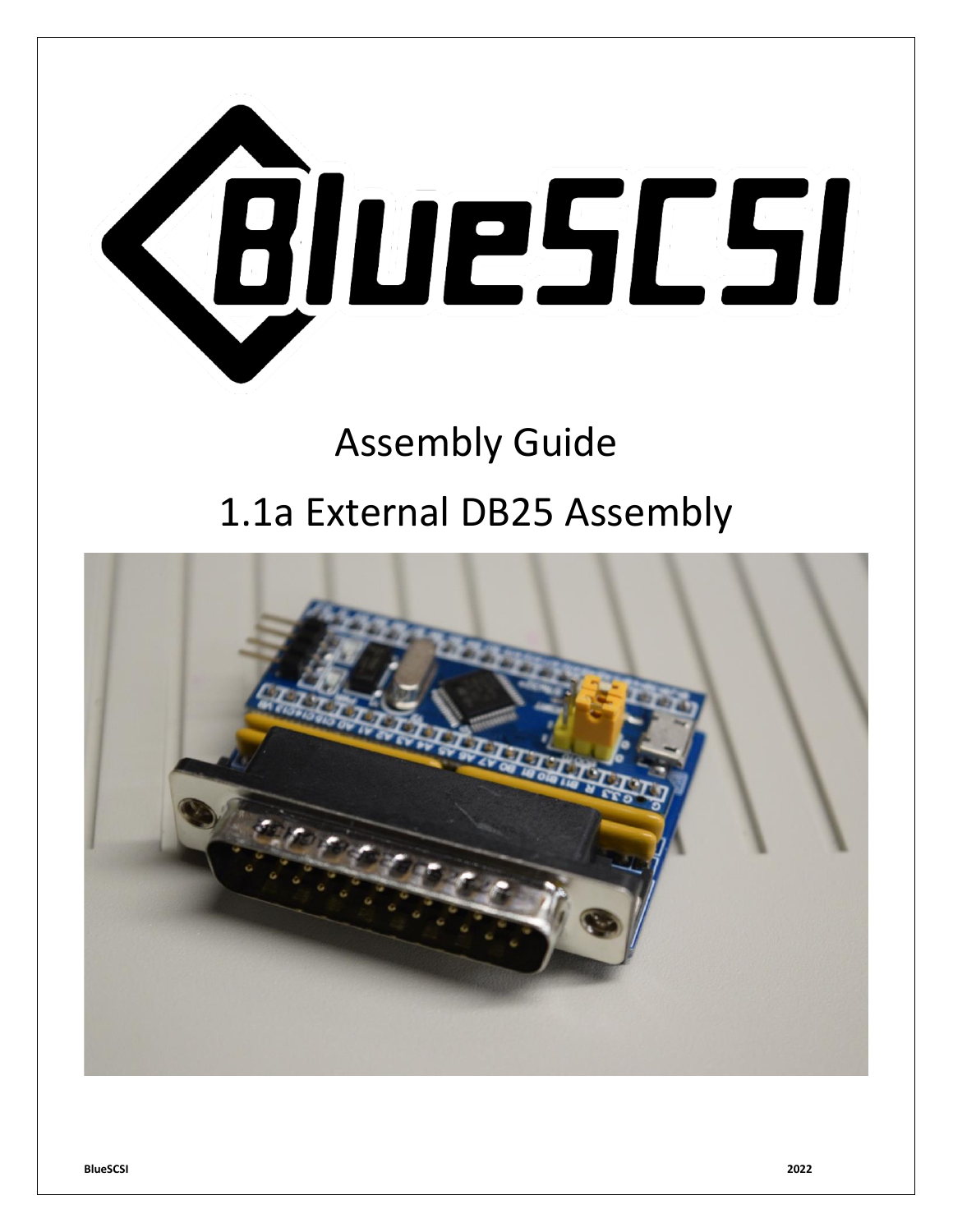## Table of Contents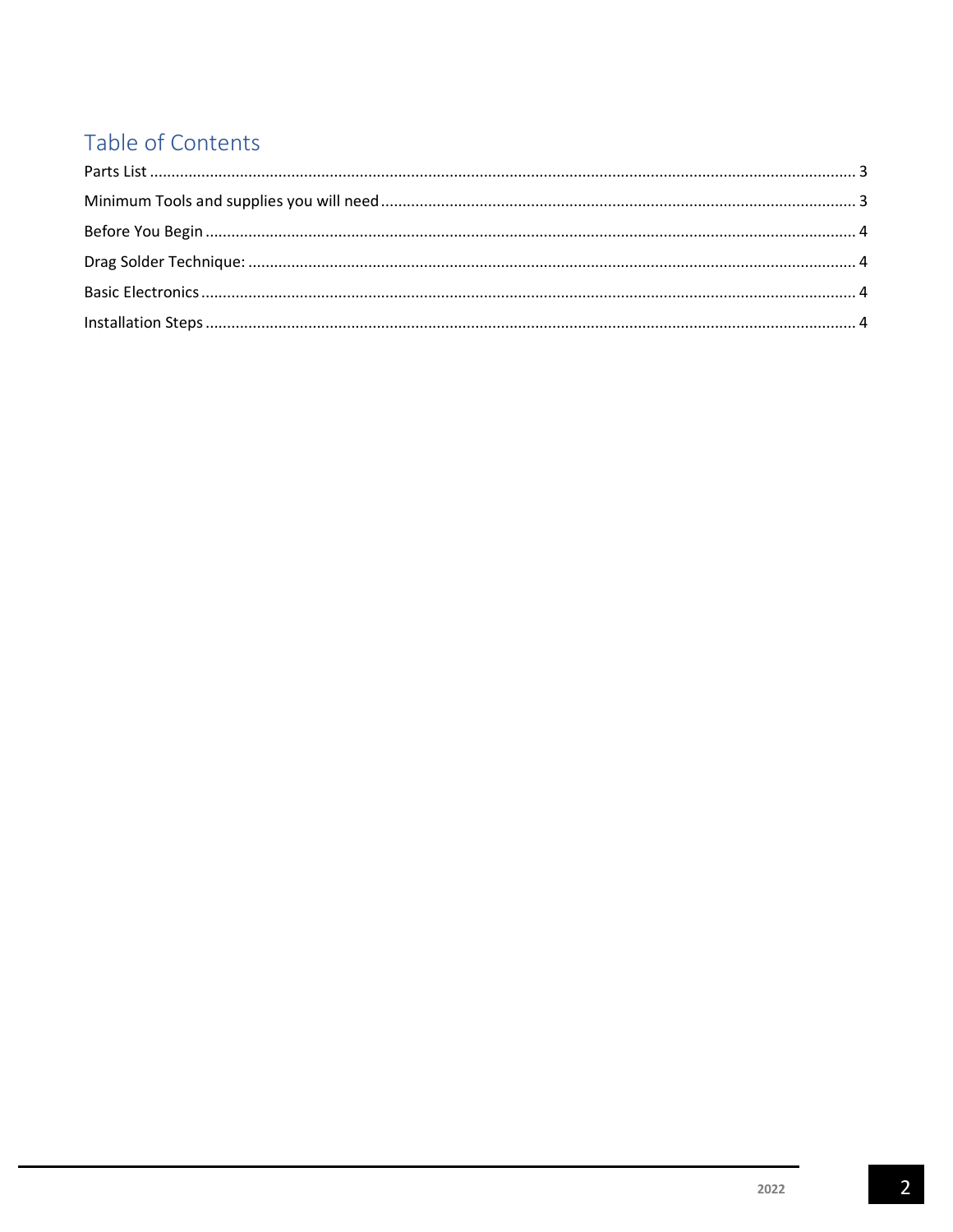## <span id="page-2-0"></span>Parts List

Your BlueSCSI Kit includes the following parts:

| BlueSCSI 1.1 Desktop Printed                        | 330 Ohm Resistor                                                             | 220 Ohm Resistor Network | Schottky Diodes (x2) | Micro SD Card Socket (1) |
|-----------------------------------------------------|------------------------------------------------------------------------------|--------------------------|----------------------|--------------------------|
| Circuit Board                                       | Network (x2)                                                                 | (x2)                     | 1N5818-T             | Surface Mount            |
| <b></b><br><b>BADWDL</b>                            | 4610X-101-331LF                                                              | 4610X-101-221LF          |                      |                          |
| 25-Pin Male PCB DB25 Right Angle<br>L77SDB25S1ACH4R | Pre-Programmed ARM<br>STM32 Development<br>Board w/ headers<br>STM32F103C8T6 |                          |                      |                          |

## <span id="page-2-1"></span>Minimum Tools and supplies you will need

| Good quality Soldering Iron | Flux (Paste or liquid)   | Solder                        | <b>Masking Tape</b> | Diagonal Wire Cutters |
|-----------------------------|--------------------------|-------------------------------|---------------------|-----------------------|
|                             | <b>Lesler Management</b> | <b>Tabiger</b><br>SOLDER WIRE |                     | <b>STANLEY</b>        |
| Needle Nose                 | Solder Wick              | Multi Meter                   |                     |                       |
|                             | <b>ATTENSIBE</b>         |                               |                     |                       |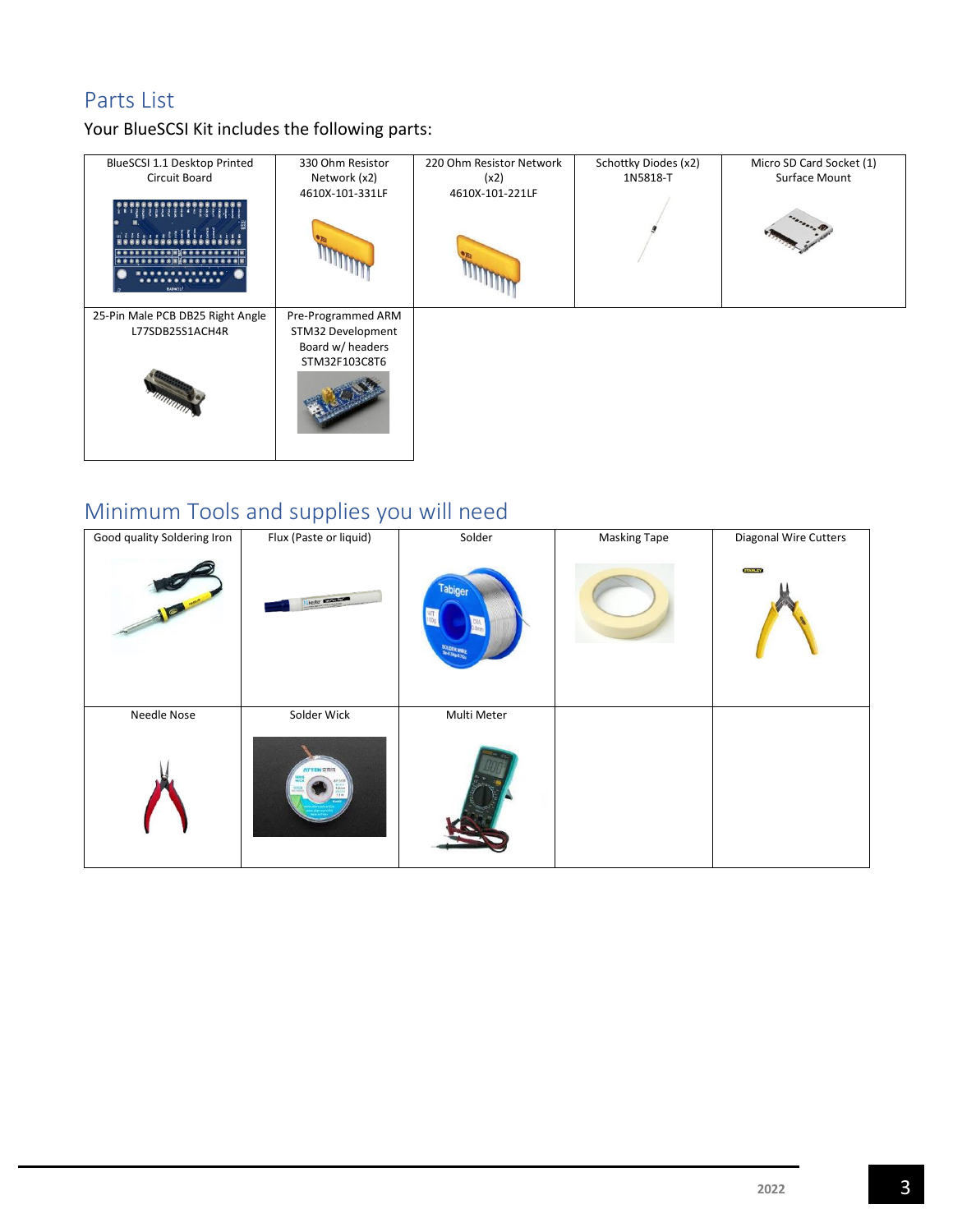### <span id="page-3-0"></span>Before You Begin

These instructions assume a basic knowledge of soldering and electronics. All parts are through-hole except for an 8-pin micro-SD card connecter that requires to be surface mounted soldered.

For those interested in a review of soldering basics and safety tips, two good tutorials can be found at the links below:

#### <https://youtu.be/IpkkfK937mU>

<https://learn.sparkfun.com/tutorials/how-to-solder-through-hole-soldering>

<span id="page-3-1"></span>For those of you who are new to soldering surface mount devices, there are a few good tutorials available here:

Drag Solder Technique:

[https://www.youtube.com/watch?v=Z\\_KL4fWOMug](https://www.youtube.com/watch?v=Z_KL4fWOMug)

Here is a video if you have a hot air rework station: <https://www.youtube.com/watch?v=vzoMEBmCNQQ>

#### <span id="page-3-2"></span>Basic Electronics

This kit is simple to assemble and there is a GitHub repository that has extensive information available. It is locate[d here](https://github.com/erichelgeson/BlueSCSI#assembly) . There is also a Retro SCSI Discord channel available [here](https://discord.gg/kx2Kybx2mk) that also has a wealth of information and to get support if something is not working as expected. Remove all parts from the kit and separate them for easy accessibility. NOTE: The resistors and LED jumpers will only be in the kit if you purchased the "LED Option".

#### <span id="page-3-3"></span>Installation Steps

**STEP 1** – For best results, use a Magic Rub eraser or IPA to clean all pads on the bottom and top of the board. This will ensure that the pads will more easily accept the soldering. Just rub the eraser lightly on the pads.

**STEP 2** – Begin by placing the board on a solid surface and solder the surface mounted micro-SD connector on the board. The [Drag Solder Technique](https://www.youtube.com/watch?v=Z_KL4fWOMug) is the easiest method unless you own a hot-air rework station. Once it is soldered on the board, check the connections using a magnifying glass and multimeter. Once the STM32 (BluePill) is soldered on the board. This will be difficult to touch up and fix. Also, test fit a micro-SD card now and make sure you don't have solder "blobs" on the sides or obstructing the socket. If you do, use solder wick to remove any excess solder.



**STEP 3** – Solder the resistor networks in place making sure to note the correct placement and orientation. Use clay or masking tape to hold them straight and in place for soldering. See diagram below.

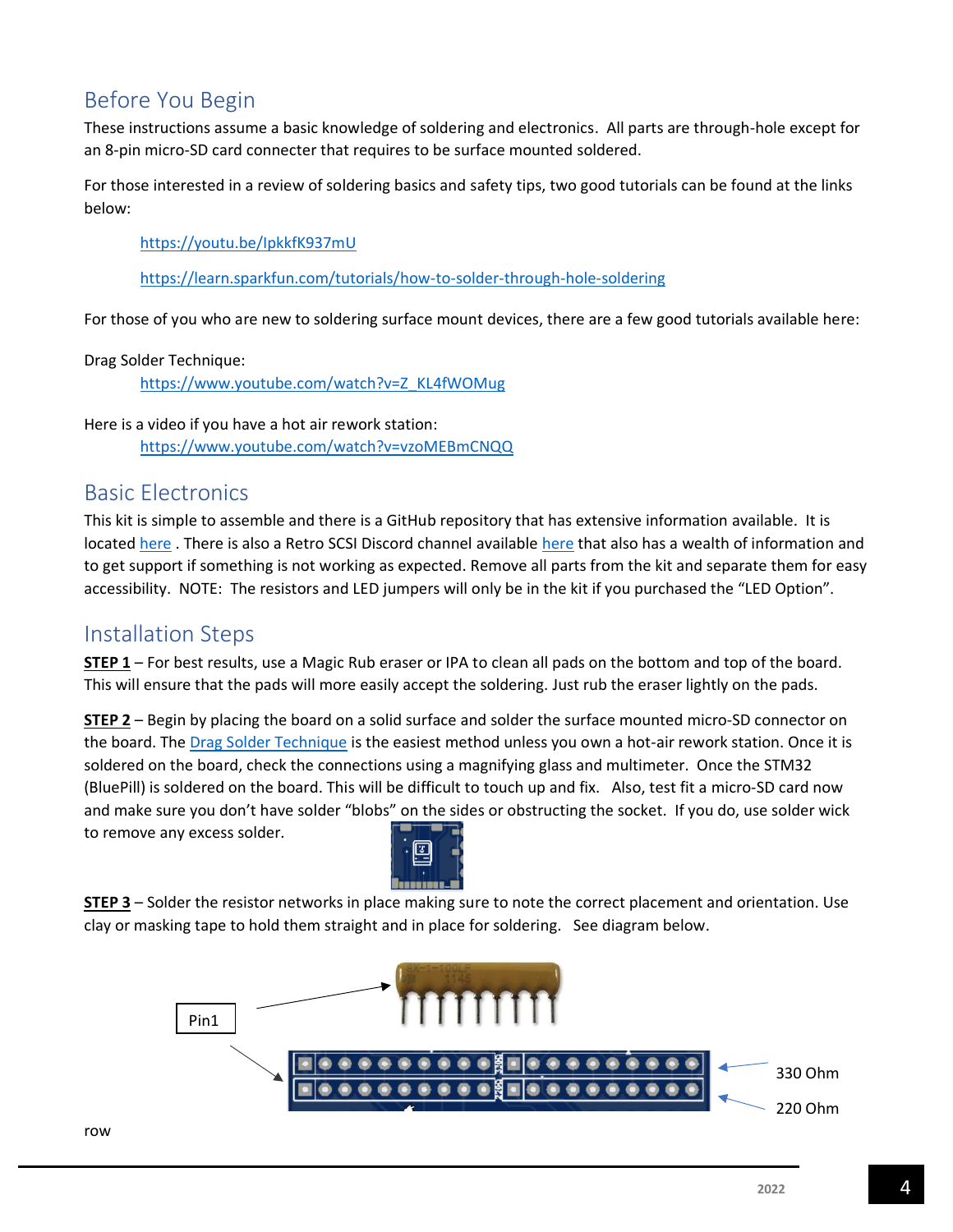**STEP 4** – Solder the DB25 right angle connector to the PCB. Installing this is a little tricky. The easiest way to install this is to start inserting the connector into the proper side of the PCB just enough to get the pins started. Then insert a small flat blade screwdriver between the PCB and the metal board lock on the connector and gently push the metal board lock into the mounting hole on the PCB. You will see the connector start to go in. Repeat this for the other board lock and the connector should snap right in and mount flush to the board. Use masking tape or clay to keep it in place while you solder it. MAKE SURE YOU SOLDER THE BOARD LOCKS TO THE PCB. This will help secure the connector when inserting and removing it from the SCSI port.



**STEP 5** - Solder the Schottky diode onto the bottom of board. Ensure that it is as flush as possible with the board and trim the legs after soldering with your diagonal cutters as flush as you can with the board. **NOTE: Diodes have polarity (cathode and anode). Make sure you solder the diodes with the polarity correct. Please see diagram below.**



**You can purchase another Schottky diode if you have a Macintosh Plus computer and want to make the diode modification to allow the BlueSCSI to be powered from the Macintosh's SCSI bus instead of needing to power it from the BluePill's USB connector.** 

**See the Retro Guy's blog for more information on how to make this modification.** 

**<https://retroguy.blog/2020/01/14/booting-a-mac-plus-out-of-an-external-scsi2sd-card/>**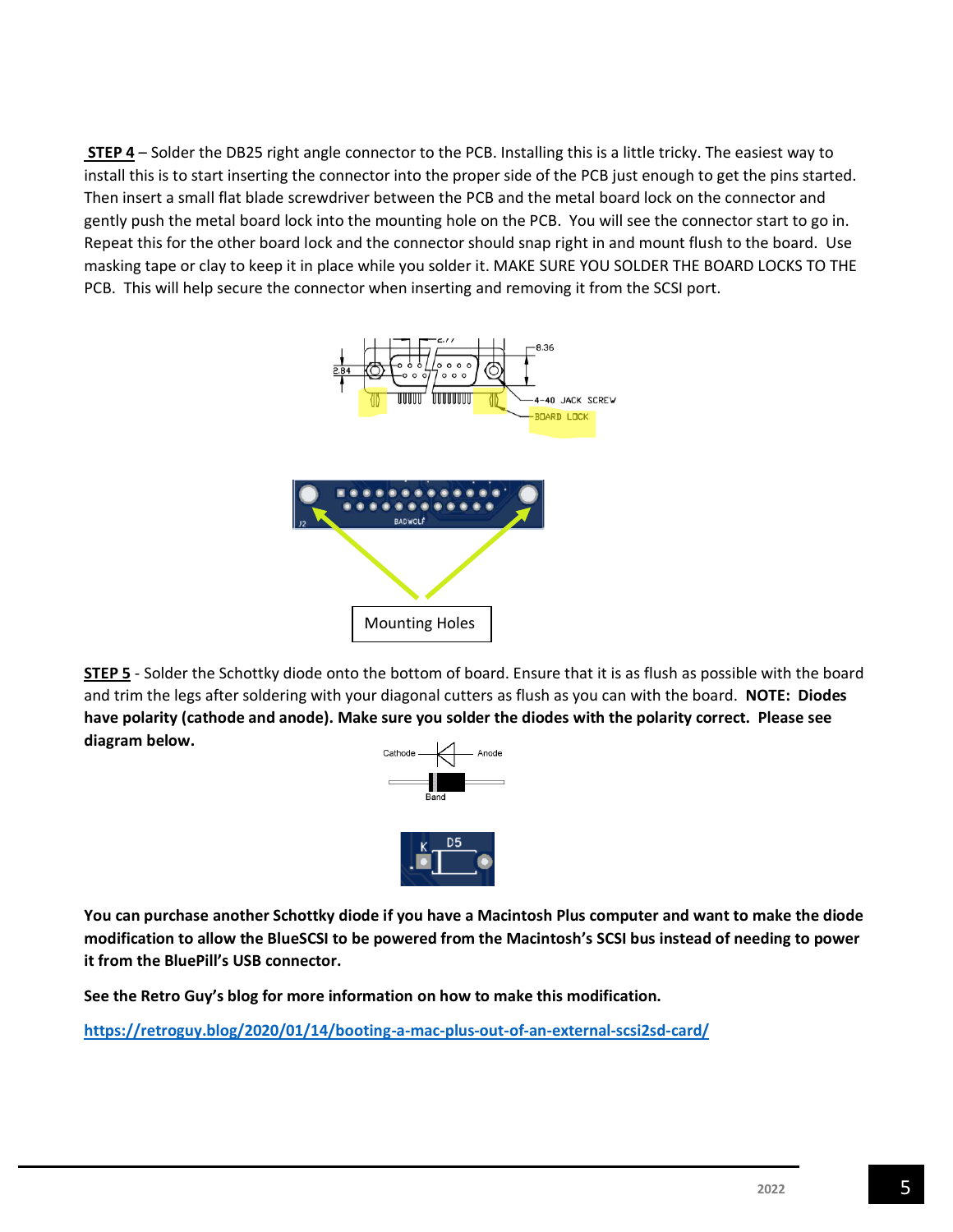**STEP 6** - Solder the BluePill in place on the BlueSCSI board. Please make sure the USB port on the BluePill is positioned and oriented in the proper direction. De-soldering the BluePill is very difficult, and you will most likely ruin the BlueSCSI board doing so. If you would like the BluePill to be removeable, considering soldering sockets on the BlueSCSI Board. Additionally, you may need to carefully bend the resistor networks toward the DB-25 connector a little bit to get the BluePill to mount flush to the board. You will need to use your diagonal cutters to trim the excess from the soldered pins on the BluePill so that it will fit in the case.

See diagram below.



An optional Socket for the BluePill can be ordered from your favourite electronics store such as Mouser or Digi-Key. *This is not included in the kit. ALSO it is important to note, that if you use the socket, the BlueSCSI DB25 will not fit in the 3D printed case provided.* 



*Figure 1 – OPTIONAL 20 Pin Socket 2.54mm spacing (Not included)*

**STEP 7 (Optional if you have a case)** – Gently install the BlueSCSI in the 3D printed case. This is tricky and may require a light touch and a small flat blade screwdriver to assist. Be careful not to apply so much force that you crack the plastic.